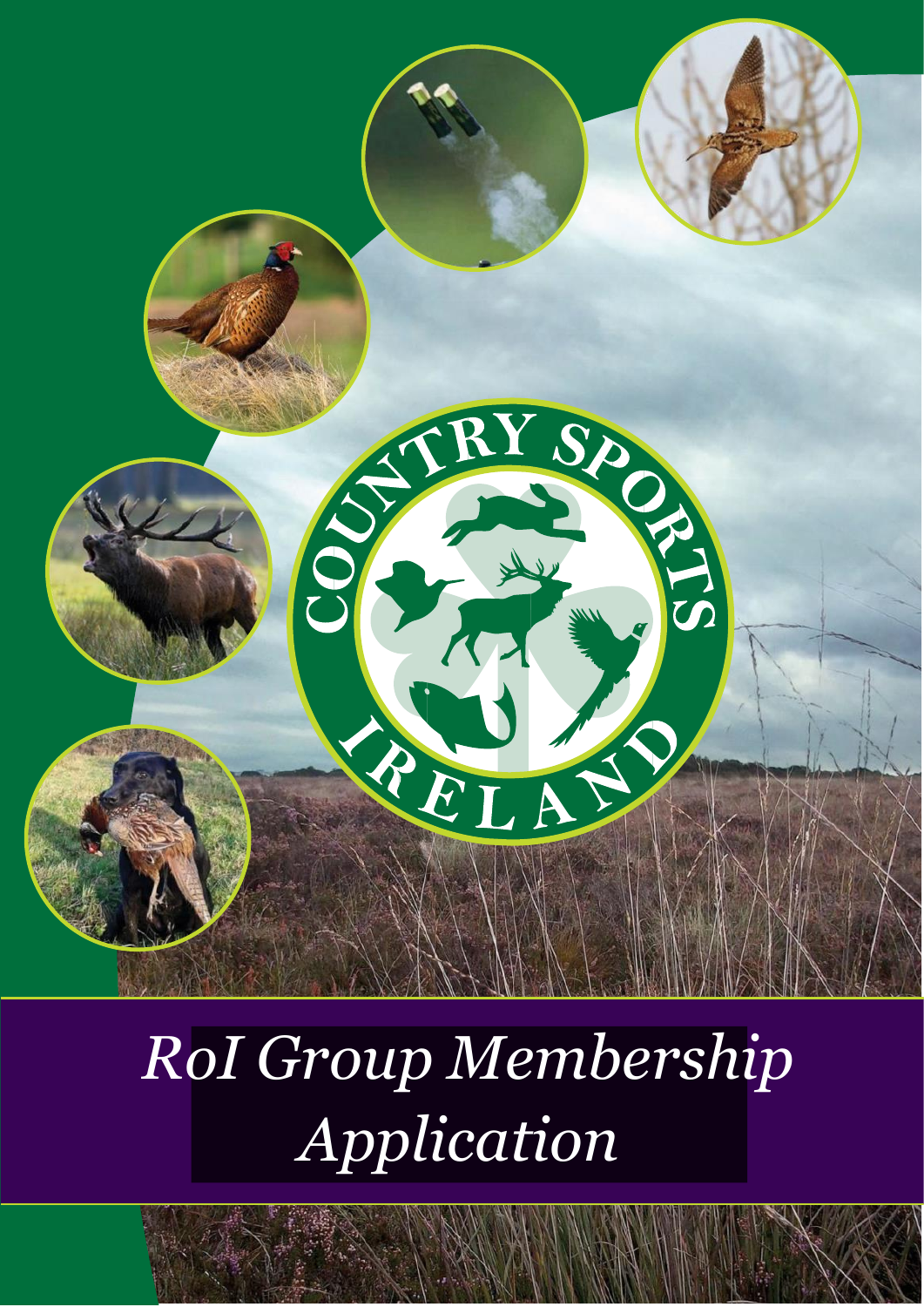Country Sports Ireland is a leading, not-for-profit country sports membership organisation. We are run by active, knowledgeable, and dedicated country sports experts – who are passionate about providing every member with the very highest levels of service, support, and expert advice.

We also know that value for money is particularly important, and we believe our membership rates represent the very best value available in Ireland.

Membership of Country Sports Ireland includes outstanding insurance cover for all recognised\* country sports. Every group member is covered by €6.5 million public & products liability insurance whilst participating all recognised\* country sports. Personal Accident Cover is also included for members whilst participating in all recognised\* country sports.

In addition to outstanding insurance cover other member benefits include subsidised access to leading training courses & events, expert advice on all country sports matters and a growing number of member discount schemes. Full details are available at [www.countrysportsireland.org](http://www.countrysportsireland.org/)

Membership is open to any RoI based group, and insurance cover is provided for members who are participating in country sports temporarily outside the Republic of Ireland.

**Our member's insurance is provided by leading sports insurance specialists who work closely with Country Sports Ireland to deliver a high-quality product specifically designed to meet our member's diverse needs.**

**Recognised Activity\* means taking part legally in the following: Shooting Sports:** All legal shooting sports including game shooting, rough shooting, wildfowling, clay target shooting, airgun & rifle shooting, target shooting, deer stalking, pest &

predator control.

**Dogs & Gundogs:** gundog work & training, beating, picking up, terrier work, dog trials, displays, amateur dog shows & dog training.

**Angling:** game, coarse and sea angling.

**Also:** foot followers of the hunt, falconry, ferreting, archery, catapult & slingshot, hiking, walking & hill walking, vermin/pest control, trapping, conservation, wildlife management, game keeping and river keeping. management, game keeping and river keeping.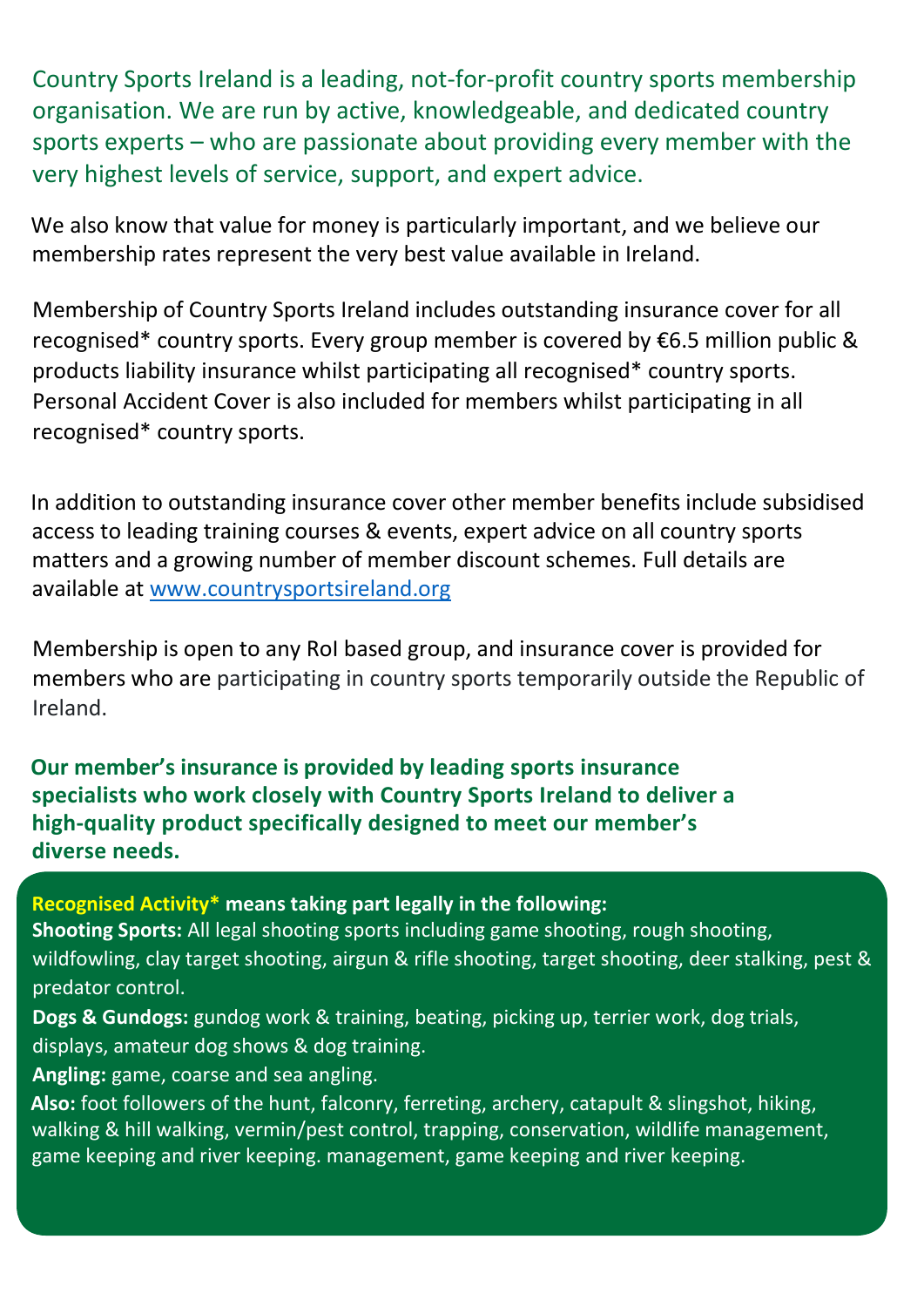# **Only €50**

### per member

Country Sports Ireland provides clubs, groups and syndicates with outstanding insurance cover, training, advice, and support specifically tailored to meet their member's needs at the very best price available locally.

#### **A summary of the key benefits of our 'Best Value' Group Membership are listed below:**

- €6.5 million Public Liability Insurance for members whilst participating in all recognised\* country sports.
- €6.5 million Product and Pollution Liability Insurance cover.
	- €13 million Employer's Liability Insurance cover for members and volunteers assisting with group activities.
	- Personal Accident Cover for members whilst participating in all recognised\* country sports.
	- Legal defence costs arising out of any claim.
	- Cover whilst participating in country sports in Northern Ireland.
	- Subsidised access to a leading programme of training courses and events.
- Discount rate of €40 for Junior Members (12 to 18 years old).
- Every member of the group enjoys the benefits of full membership and will receive their own membership card and confirmation of insurance.
- Expert advice and support on a broad range of country sports matters including game management, wildlife legislation and firearm licensing.
- Discount schemes including game bird feed, ferry travel, predator control and game rearing equipment.
- All landowners are indemnified, and we are happy to confirm indemnity to individual landowners free of charge.
- Indemnity for club officers or directors.

Country Sports Ireland reserves the right to add, amend or withdraw any membership benefits at any time. Terms, conditions, and exclusions apply. For details see [www.countrysportsireland.org](http://www.countrysportsireland.org/)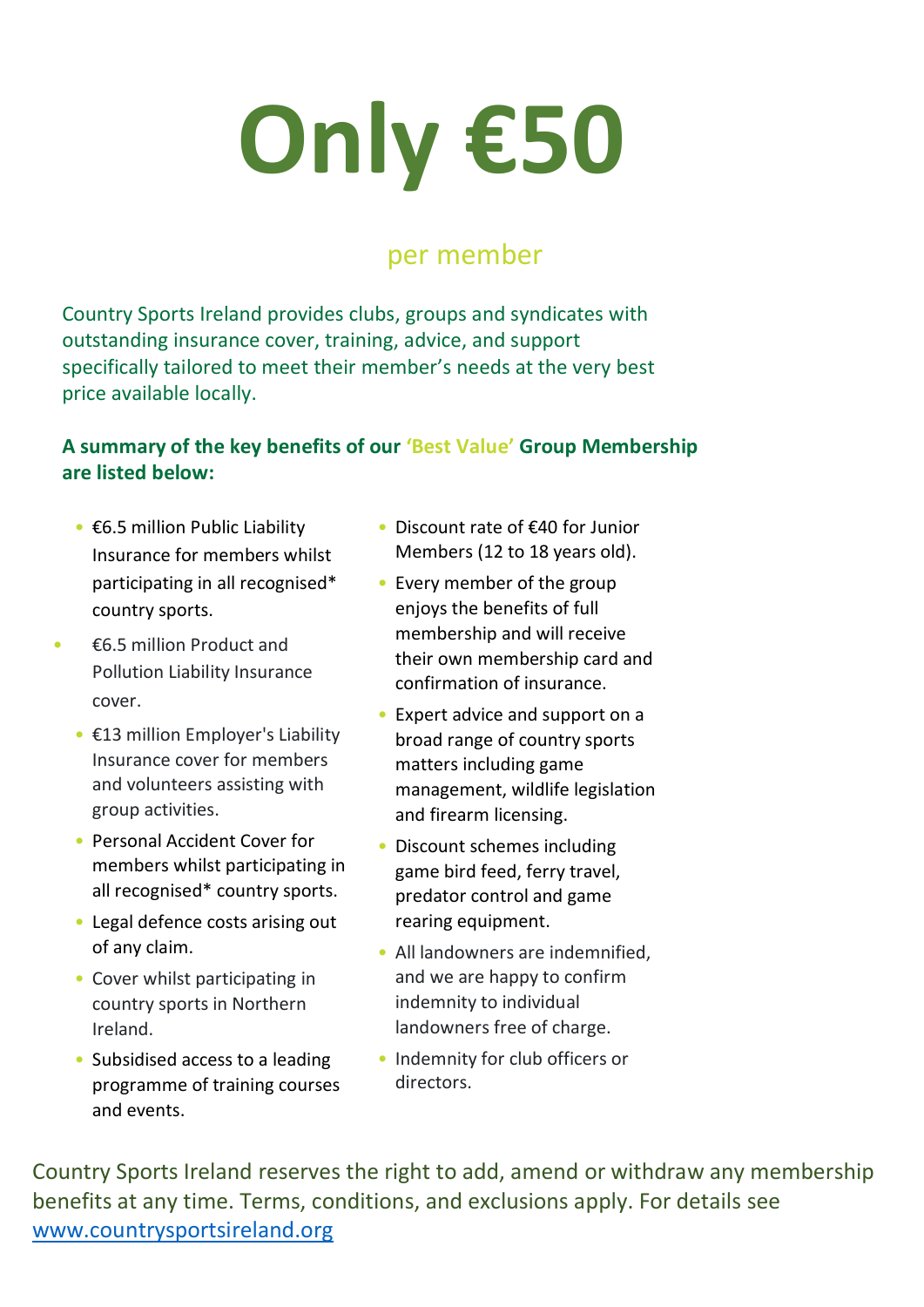### **Group Membership Application**

## **Only**  $E50$  per member

### **GROUP LEADER DETAILS**

### **GROUP DETAILS**



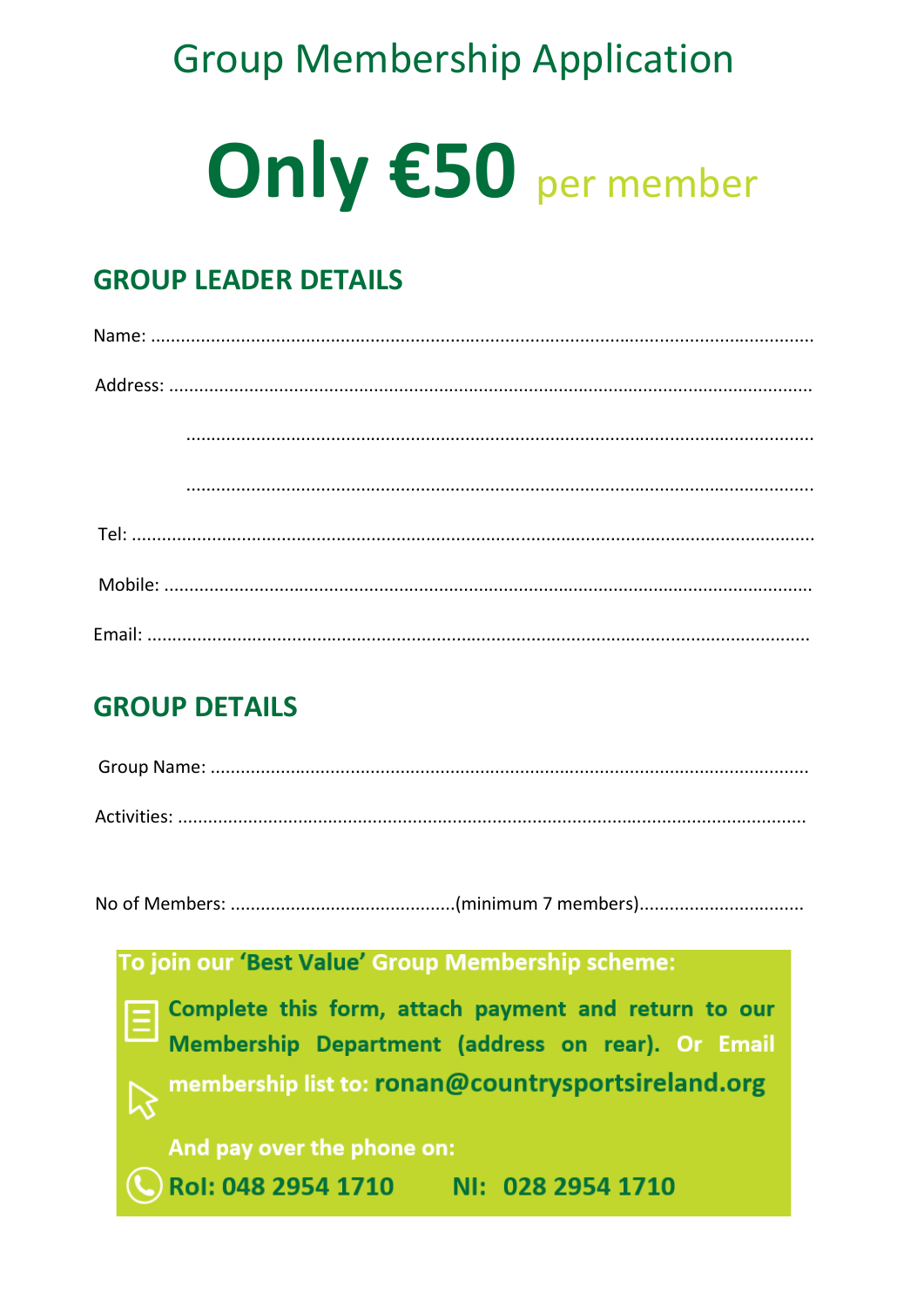### **Members Details**